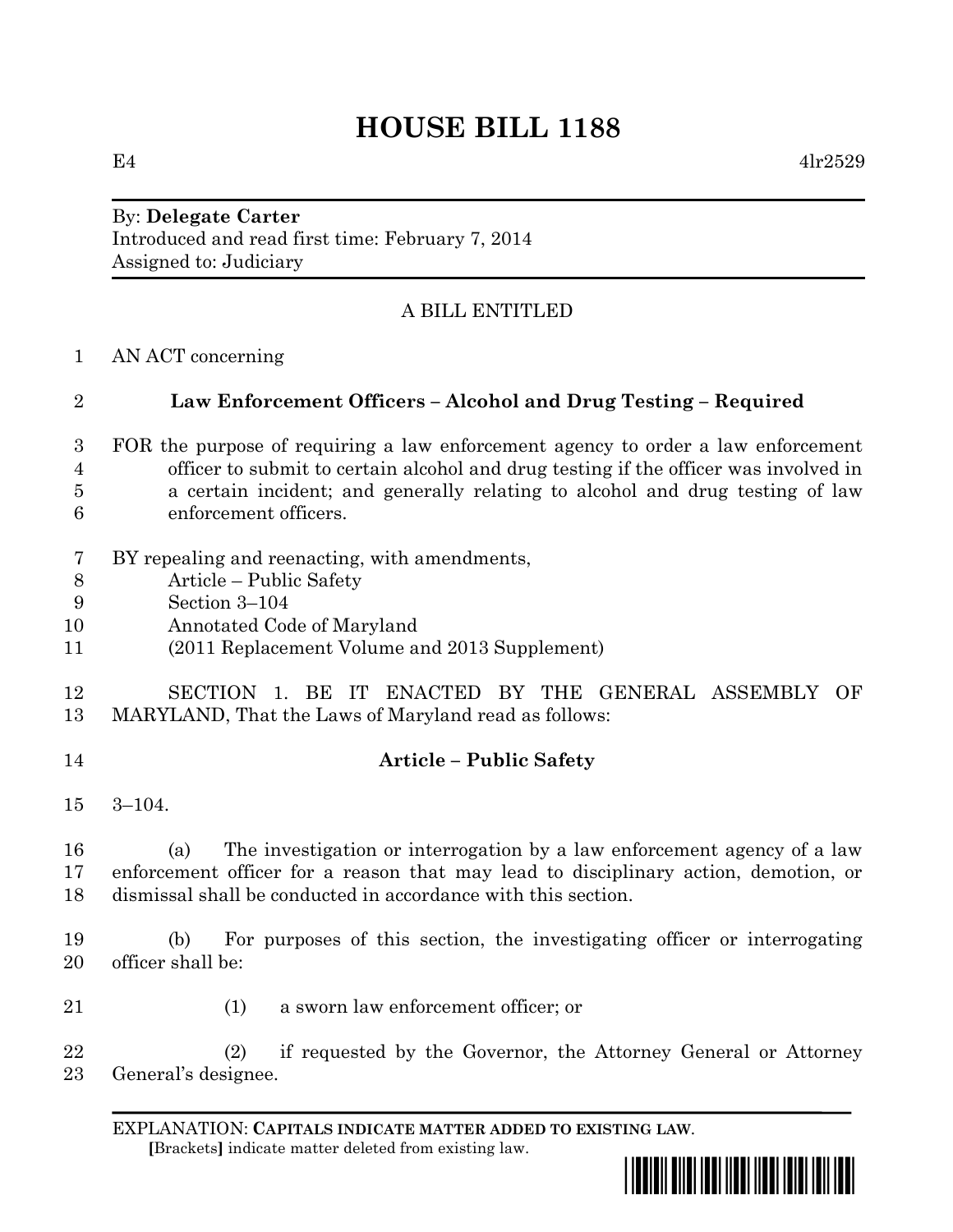(c) (1) A complaint against a law enforcement officer that alleges brutality in the execution of the law enforcement officer's duties may not be investigated unless the complaint is sworn to, before an official authorized to administer oaths, by:

- (i) the aggrieved individual; (ii) a member of the aggrieved individual's immediate family; (iii) an individual with firsthand knowledge obtained because the individual was present at and observed the alleged incident; or
- (iv) the parent or guardian of the minor child, if the alleged incident involves a minor child.
- (2) Unless a complaint is filed within 90 days after the alleged brutality, an investigation that may lead to disciplinary action under this subtitle for brutality may not be initiated and an action may not be taken.
- (d) (1) The law enforcement officer under investigation shall be informed of the name, rank, and command of:
- 16 (i) the law enforcement officer in charge of the investigation;
- 17 (ii) the interrogating officer; and
- 
- 18 (iii) each individual present during an interrogation.

 (2) Before an interrogation, the law enforcement officer under investigation shall be informed in writing of the nature of the investigation.

 (e) If the law enforcement officer under interrogation is under arrest, or is likely to be placed under arrest as a result of the interrogation, the law enforcement officer shall be informed completely of all of the law enforcement officer's rights before the interrogation begins.

 (f) Unless the seriousness of the investigation is of a degree that an immediate interrogation is required, the interrogation shall be conducted at a reasonable hour, preferably when the law enforcement officer is on duty.

(g) (1) The interrogation shall take place:

 (i) at the office of the command of the investigating officer or at the office of the local precinct or police unit in which the incident allegedly occurred, as designated by the investigating officer; or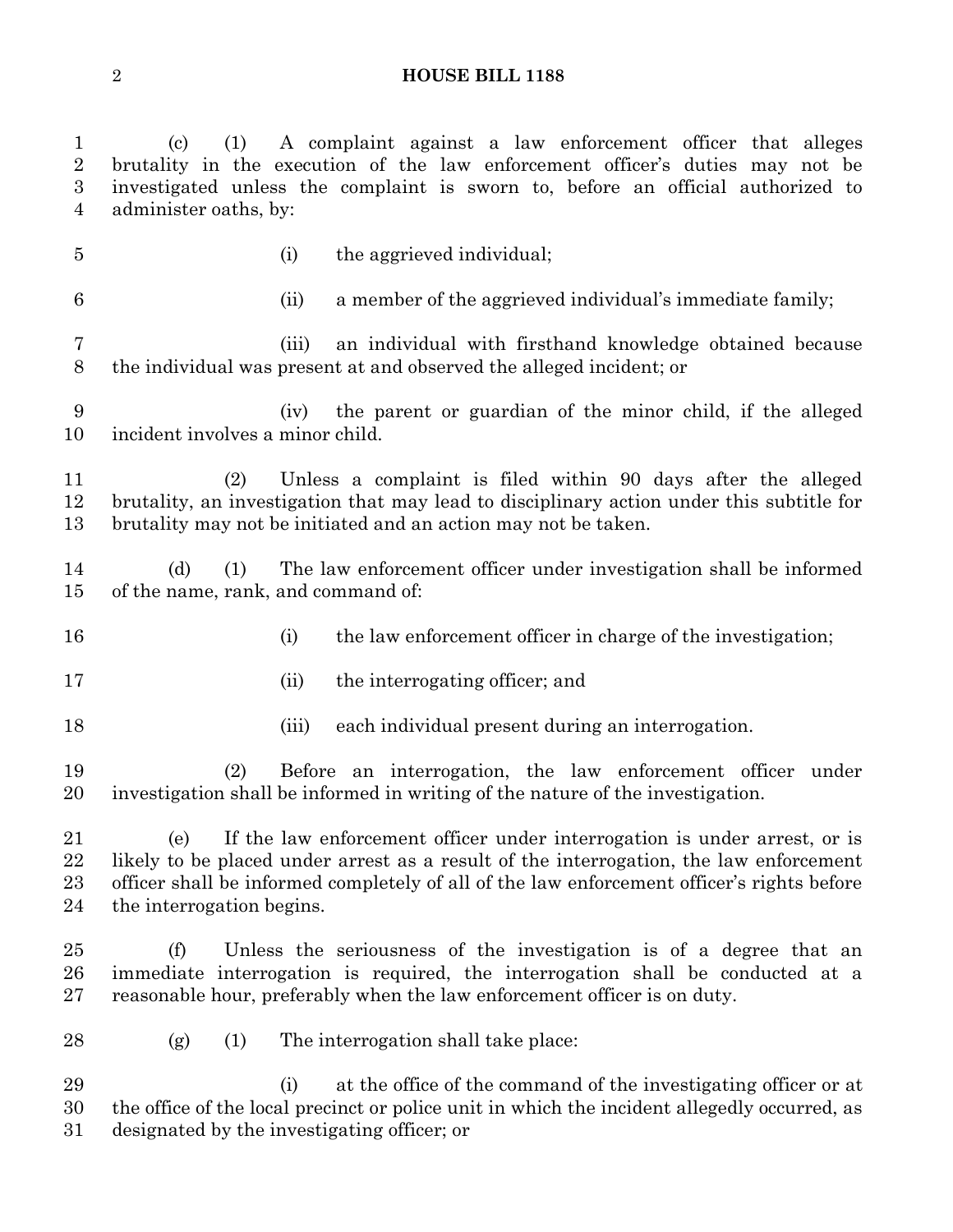## **HOUSE BILL 1188** 3

| $\mathbf{1}$             | at another reasonable and appropriate place.<br>(ii)                                                                                                                                                                                                                                                          |  |  |  |  |  |
|--------------------------|---------------------------------------------------------------------------------------------------------------------------------------------------------------------------------------------------------------------------------------------------------------------------------------------------------------|--|--|--|--|--|
| $\overline{2}$<br>3      | The law enforcement officer under investigation may waive the<br>(2)<br>right described in paragraph $(1)(i)$ of this subsection.                                                                                                                                                                             |  |  |  |  |  |
| 4<br>$\overline{5}$<br>6 | All questions directed to the law enforcement officer under<br>(1)<br>(h)<br>interrogation shall be asked by and through one interrogating officer during any one<br>session of interrogation consistent with paragraph (2) of this subsection.                                                               |  |  |  |  |  |
| 7                        | (2)<br>Each session of interrogation shall:                                                                                                                                                                                                                                                                   |  |  |  |  |  |
| 8                        | (i)<br>be for a reasonable period; and                                                                                                                                                                                                                                                                        |  |  |  |  |  |
| 9<br>10                  | allow for personal necessities and rest periods as reasonably<br>(ii)<br>necessary.                                                                                                                                                                                                                           |  |  |  |  |  |
| 11<br>12                 | The law enforcement officer under interrogation may not be threatened<br>(i)<br>with transfer, dismissal, or disciplinary action.                                                                                                                                                                             |  |  |  |  |  |
| 13<br>14<br>15<br>16     | On request, the law enforcement officer under interrogation<br>(1)<br>(i)<br>(i)<br>has the right to be represented by counsel or another responsible representative of the<br>law enforcement officer's choice who shall be present and available for consultation at<br>all times during the interrogation. |  |  |  |  |  |
| 17<br>18                 | The law enforcement officer may waive the right described<br>(ii)<br>in subparagraph (i) of this paragraph.                                                                                                                                                                                                   |  |  |  |  |  |
| 19<br>20                 | The interrogation shall be suspended for a period not<br>(2)<br>(i)<br>exceeding 10 days until representation is obtained.                                                                                                                                                                                    |  |  |  |  |  |
| 21<br>22                 | Within that 10-day period, the chief for good cause shown<br>(ii)<br>may extend the period for obtaining representation.                                                                                                                                                                                      |  |  |  |  |  |
| 23<br>24                 | (3)<br>During the interrogation, the law enforcement officer's counsel or<br>representative may:                                                                                                                                                                                                              |  |  |  |  |  |
| 25<br>26                 | request a recess at any time to consult with the law<br>(i)<br>enforcement officer;                                                                                                                                                                                                                           |  |  |  |  |  |
| 27                       | (ii)<br>object to any question posed; and                                                                                                                                                                                                                                                                     |  |  |  |  |  |
| 28<br>29                 | state on the record outside the presence of the law<br>(iii)<br>enforcement officer the reason for the objection.                                                                                                                                                                                             |  |  |  |  |  |
| 30<br>31                 | A complete record shall be kept of the entire interrogation,<br>(k)<br>(1)<br>including all recess periods, of the law enforcement officer.                                                                                                                                                                   |  |  |  |  |  |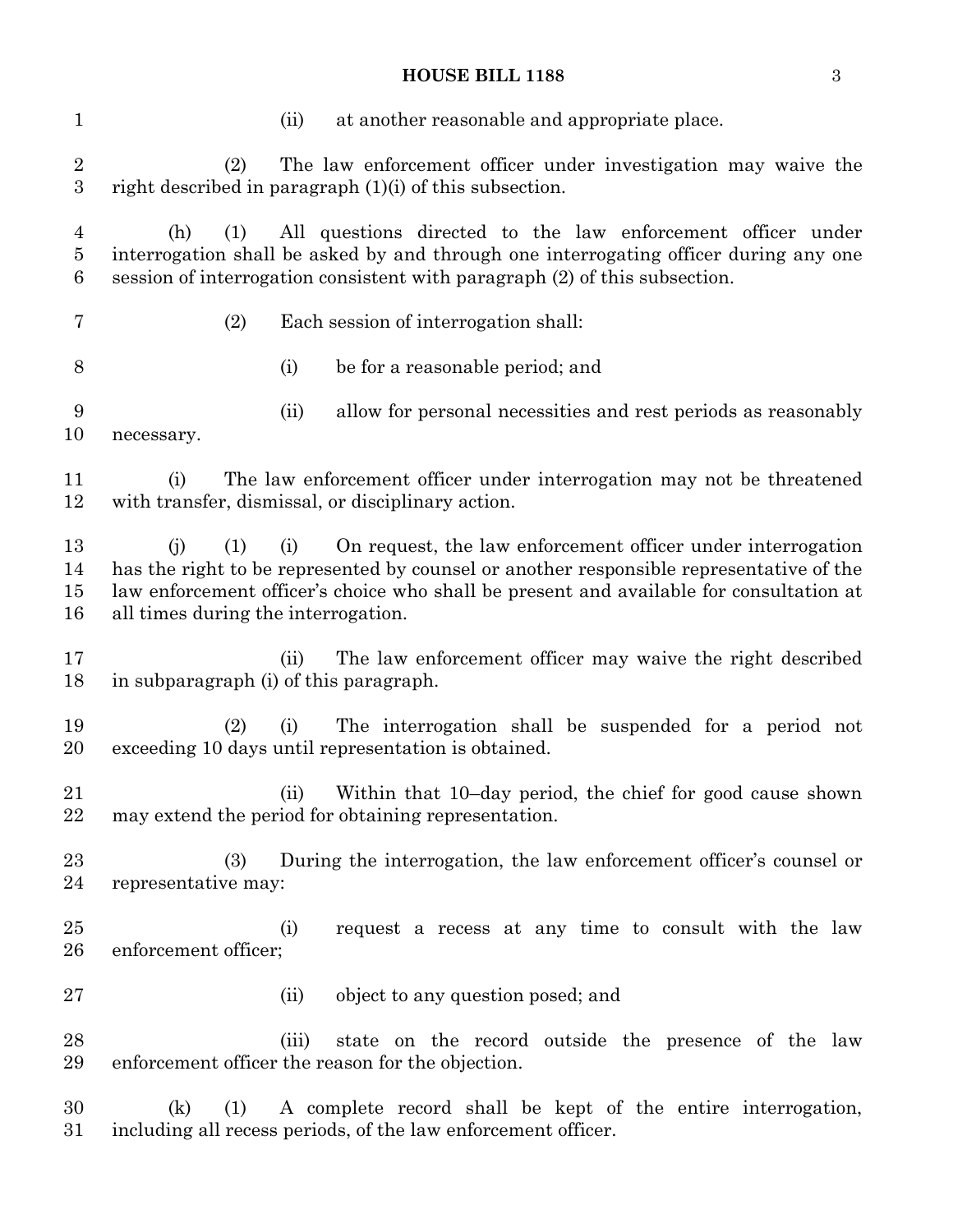|  |  | $\overline{\phantom{a}}$ |
|--|--|--------------------------|
|  |  |                          |
|  |  |                          |
|  |  |                          |
|  |  |                          |

(2) The record may be written, taped, or transcribed.

 (3) On completion of the investigation, and on request of the law enforcement officer under investigation or the law enforcement officer's counsel or representative, a copy of the record of the interrogation shall be made available at least 10 days before a hearing.

 (l) (1) **(I) [**The**] EXCEPT AS PROVIDED IN SUBPARAGRAPH (II) OF THIS PARAGRAPH, THE** law enforcement agency may order the law enforcement officer under investigation to submit to blood alcohol tests, blood, breath, or urine tests for controlled dangerous substances, polygraph examinations, or interrogations that specifically relate to the subject matter of the investigation.

 **(II) THE LAW ENFORCEMENT AGENCY SHALL ORDER A LAW ENFORCEMENT OFFICER TO SUBMIT TO A BLOOD ALCOHOL TEST AND BLOOD, BREATH, OR URINE TESTS FOR CONTROLLED DANGEROUS SUBSTANCES IF THE OFFICER WAS INVOLVED IN AN INCIDENT IN WHICH THE OFFICER:**

| 15          |    | 1. DISCHARGED A FIREARM;                 |
|-------------|----|------------------------------------------|
| 16<br>17 OR | 2. | DISCHARGED AN ELECTRONIC CONTROL DEVICE; |

## **3. CAUSED A MOTOR VEHICLE ACCIDENT.**

 (2) If the law enforcement agency orders the law enforcement officer to submit to a test, examination, or interrogation described in paragraph (1) of this subsection and the law enforcement officer refuses to do so, the law enforcement agency may commence an action that may lead to a punitive measure as a result of the refusal.

 (3) If the law enforcement agency orders the law enforcement officer to submit to a test, examination, or interrogation described in paragraph (1) of this subsection, the results of the test, examination, or interrogation are not admissible or discoverable in a criminal proceeding against the law enforcement officer.

 (m) (1) If the law enforcement agency orders the law enforcement officer to submit to a polygraph examination, the results of the polygraph examination may not be used as evidence in an administrative hearing unless the law enforcement agency and the law enforcement officer agree to the admission of the results.

 (2) The law enforcement officer's counsel or representative need not be present during the actual administration of a polygraph examination by a certified polygraph examiner if: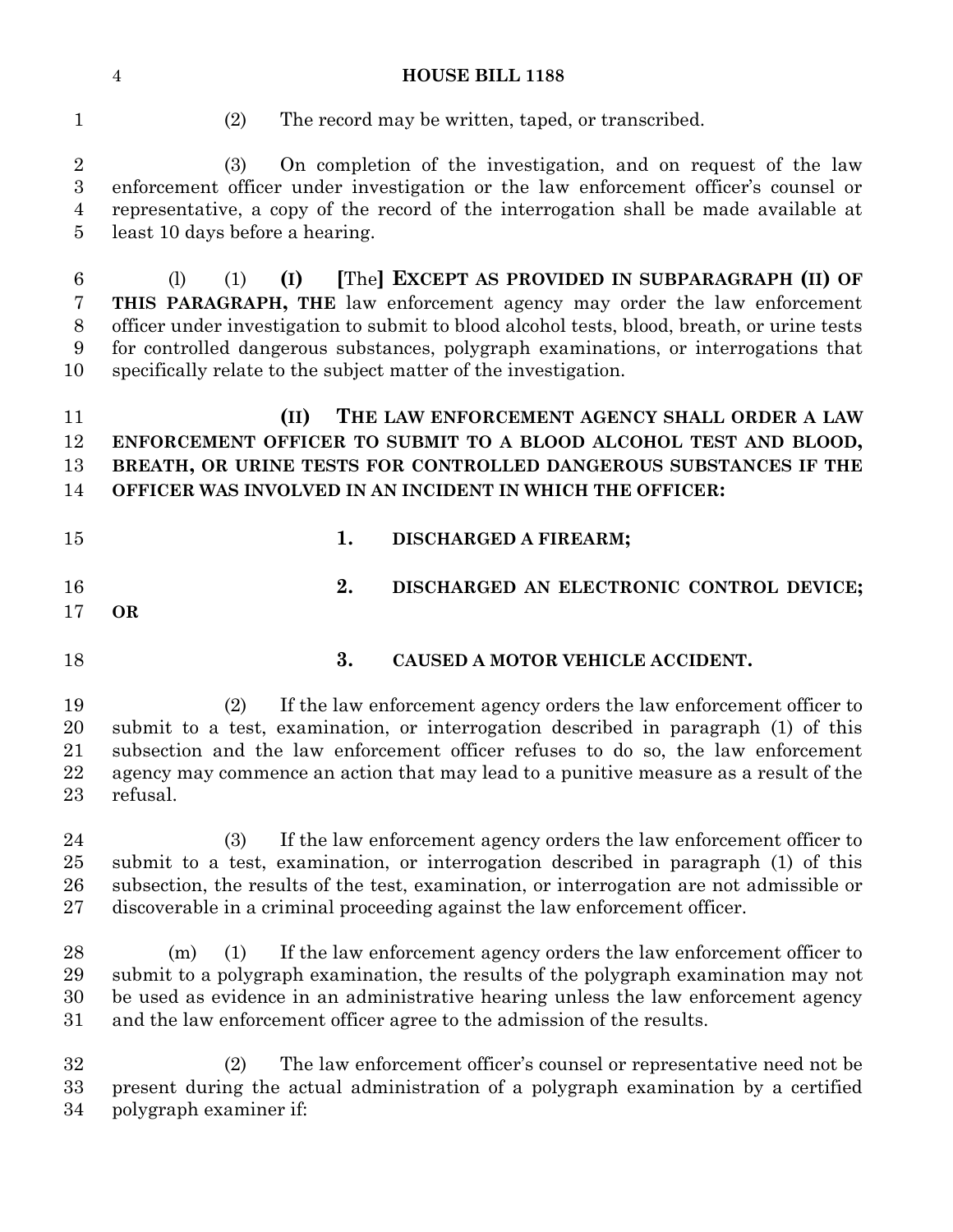#### **HOUSE BILL 1188** 5

 (i) the questions to be asked are reviewed with the law enforcement officer or the counsel or representative before the administration of the examination;

 (ii) the counsel or representative is allowed to observe the administration of the examination; and

 (iii) a copy of the final report of the examination by the certified polygraph examiner is made available to the law enforcement officer or the counsel or representative within a reasonable time, not exceeding 10 days, after completion of the examination.

 (n) (1) On completion of an investigation and at least 10 days before a hearing, the law enforcement officer under investigation shall be:

12 (i) notified of the name of each witness and of each charge and specification against the law enforcement officer; and

 (ii) provided with a copy of the investigatory file and any exculpatory information, if the law enforcement officer and the law enforcement officer's representative agree to:

17 1. execute a confidentiality agreement with the law enforcement agency not to disclose any material contained in the investigatory file and exculpatory information for any purpose other than to defend the law enforcement officer; and

- the material.
- 2. pay a reasonable charge for the cost of reproducing

 (2) The law enforcement agency may exclude from the exculpatory information provided to a law enforcement officer under this subsection:

- 25 (i) the identity of confidential sources;
- (ii) nonexculpatory information; and
- 
- (iii) recommendations as to charges, disposition, or punishment.

 (o) (1) The law enforcement agency may not insert adverse material into a file of the law enforcement officer, except the file of the internal investigation or the intelligence division, unless the law enforcement officer has an opportunity to review, sign, receive a copy of, and comment in writing on the adverse material.

 (2) The law enforcement officer may waive the right described in paragraph (1) of this subsection.